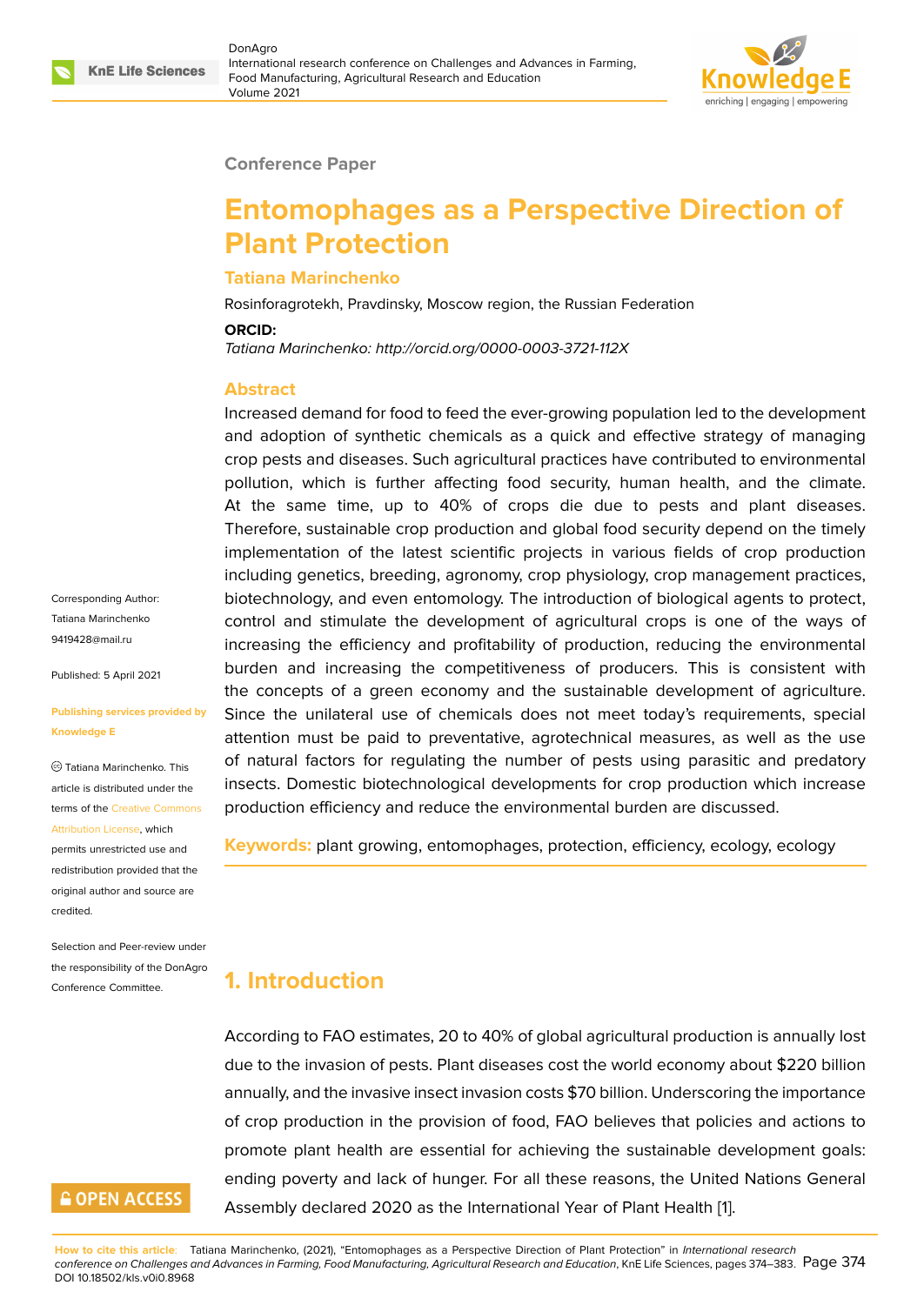The International Plant Protection Convention (IPPC), which is the only international body responsible for setting and implementing phytosanitary standards recognized by governments around the world, believes that given the increasing impact of pests on plants, existing resources are not enough to solve this problem. To increase efficiency and reduce environmental impact, the IPPC has adopted new standards for improving fumigation methods, which establish requirements for temperature, duration, number of fumigants, etc. The agenda is how the International Year of Plant Health can stimulate global collaboration, participation, and awareness to support plant health policies at all levels [2].

FAO believes that the global producers can both prevent plant pests and diseases, and control them in environmentally friendly ways, such as through integrated pest manag[em](#page-8-0)ent. This ecosystem approach combines different management strategies and practices to grow healthy crops while minimizing the use of pesticides. Avoiding poisonous substances when dealing with pests not only protects the environment, it also protects pollinators, natural pest enemies, beneficial organisms and the people and animals that depend on plants [1].

There are globally about 9,000 harmful species of insects, 50,000 pathogens and 8,000 weeds, where more than 70% of them are invasive species introduced by humans into territories new to them, where t[h](#page-8-1)ey take root and begin to breed [3].

Manufacturers around the world are using more and more synthetic chemicals to reduce risks and deal with these threats. At the same time, the general intensification of crop production also leads to an increase in the application of [min](#page-8-2)eral fertilizers and pesticides, which as a result leads to an increase in the number of pathogenic microorganisms in the soil, an increase in degradation processes and a decrease in fertility.

Therefore, there is worldwide concern about the environmental costs of conventional intensification of agriculture. Growing evidence suggests that ecological intensification of mainstream farming can safeguard food production along with accompanying environmental benefits.

Scientists consider the ecological intensification as a nature-based alternative that complements or (partially) replaces external inputs such as agro-chemicals, with production-supporting ecological processes, to sustain agricultural production while minimizing adverse effects on the environment [4].

As, in recent years, the opinion of the world community is increasingly inclined to recognize the huge threats to human health and the environment that come from the use of traditional non-biological plant protection [a](#page-8-3)gents, there is an increased demand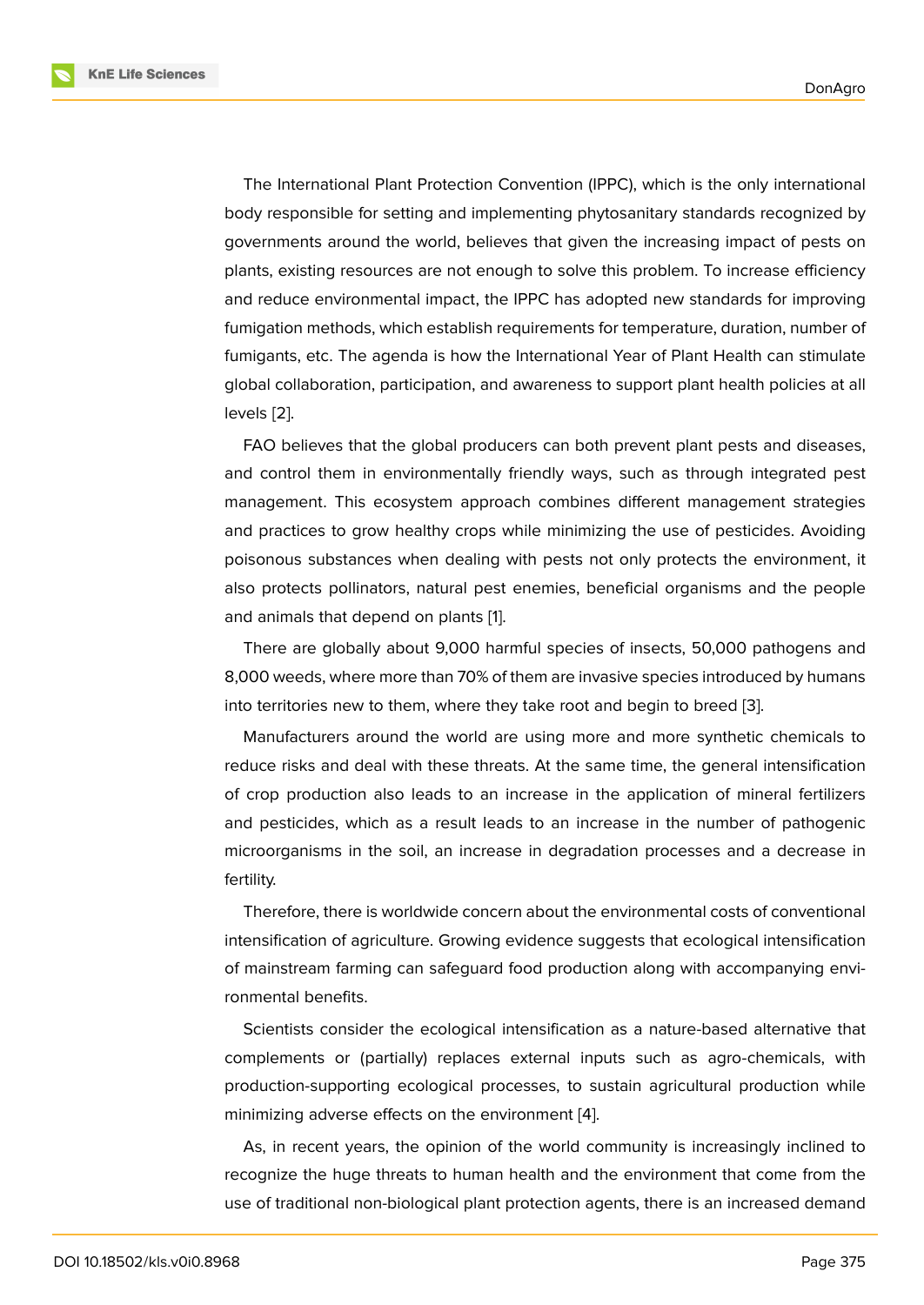for biological preparations or biological plant protection agents and a steady increase in their production and product range using biotechnology methods. The extent of research in this area is growing and more and more there is a need for a wider implementation of the results of these studies in industrial practice [5]

There is thus a great need to find efficient and sustainable pest management strategies. Among several measures of controlling insect pests, biocontrol by means of use of natural enemies has recently gained much interest becaus[e](#page-8-4) of the problems encountered by the use of pesticides and environmental concerns. Biocontrol that uses parasitoids and pathogens has a long history of pest management. It has been outstandingly successful in many instances and has permanently resolved a number of important pest problems in a highly cost-effective manner [6].

Experts believe that the global demand for these products will lead to an annual growth rate of up to 15% in the near future, and new biopesticides and biological control products will be produced continuously [3].

# **2. Methods and Equipment**

#### **2.1. Research Materials**

The material for the study was the Decree of the President of the Russian Federation on "The Ecological Safety Strategy of the Russian Federation for the Period until 2025", FAO publications, scientific articles on the problems of greening production, the experimental use of biological methods in crop production, as well as data on Russian developments in the field of plant protection using entomophages.

### **2.2. Research Methods**

The methods used were monographic, comparative and system analysis, idealization and mental modeling, as well as a logical approach.

# **3. Results**

The potential annual crop loss in the Russian Federation calculated in terms of grain units is about 100 million metric tons [3].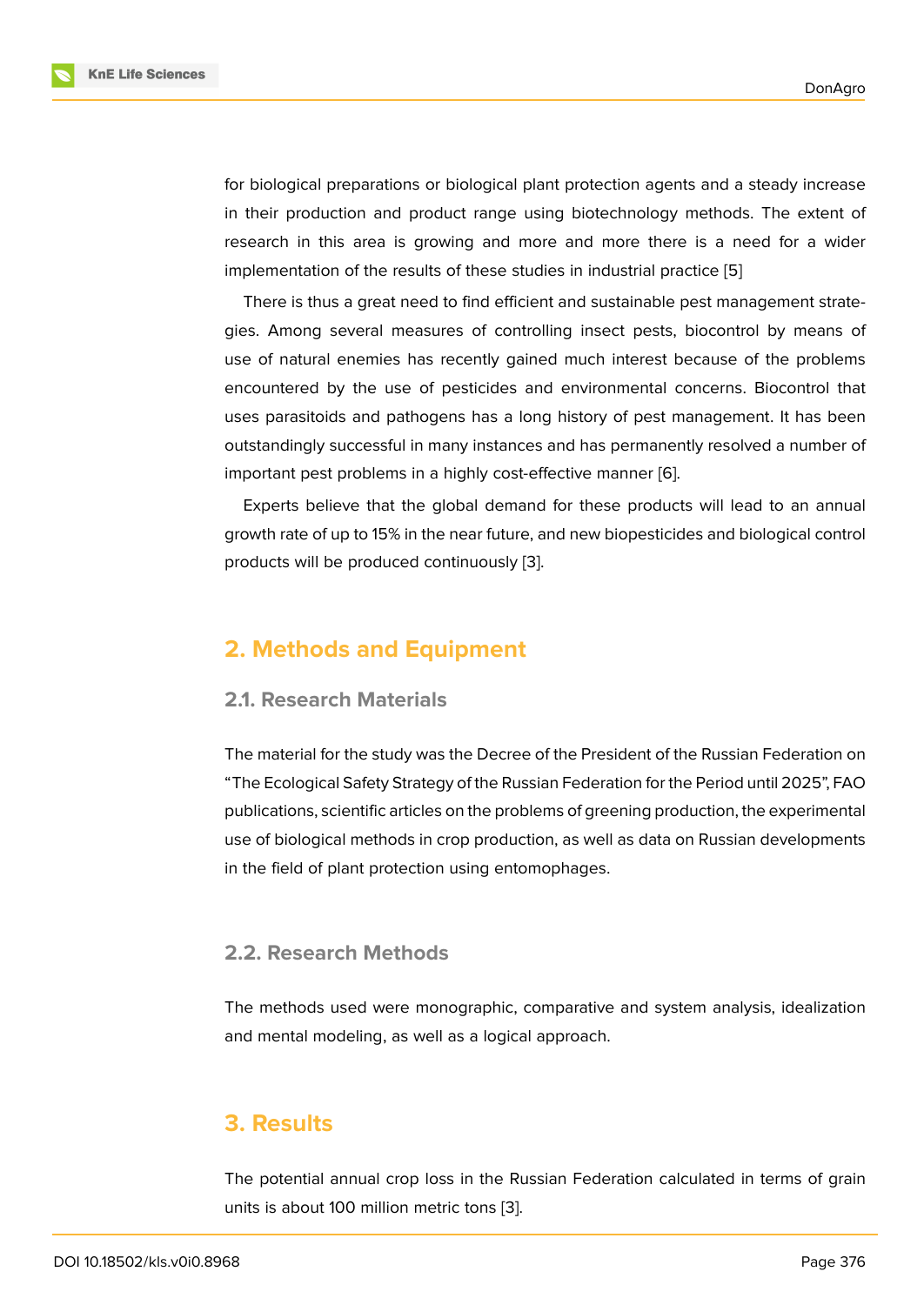In the process of intensification of crop production, the value of protective measures for crops increases, progressive and sustainable varieties are introduced, mineral fertilizers and chemicals are used on a large scale to protect the quality of crops.

A separate science has arisen that studies physicochemical characteristics of pesticides, their toxic effect not only on pests, but also on species and abiotic components of natural systems that are useful for agricultural ecosystems.

In technological terms, the biological protection of plants from harmful organisms is a highly knowledge-based agrotechnology based on an agro-landscape approach and the ecological principle of "living against living".

Broadly, the current biological protection is a fundamental and applied field of knowledge that provides landscape- and biosphere-compatible suppression of harmful agents during the cultivation and storage of agricultural products using natural or artificially created organisms (including genetically modified ones that have pesticidal properties), as well as their metabolic products. Its main goal is to obtain environmentally friendly, cost-effective and high-quality food, fodder, and raw materials [7].

According to scientists from the All-Russian Research Institute of Biological Plant Protection, the main problems of modern biological plant protection are:

- insufficient product range of biological plant protection agents (BPPA) (50 out of 1,060 required);
- low volume of use of BPPA (1.5 to 2%);
- insufficient number of BPPA manufacturers;
- lack of broad government support for BPPA and economic mechanisms of stimulation and regulation;
- poor information preparedness of agricultural producers and the population;
- lack of proper control of the quality and effectiveness of BPPA.

As part of the greening strategy, many manufacturers are beginning to reduce the use of fertilizers, plant protection agents, regulators and growth promoters of nonbiological origin. The main incentives for the use of biological products in the agricultural sector are: reducing the environmental load on the environment and cultivated objects; restoring the natural potential of production factors; improving product quality and obtaining organic products [8].

A successful biological control of the situation is the result in which the natural enemy of the pests used, being very often a parasitoid, is able to suppress the abundance of the insect pest to a level at [wh](#page-8-5)ich it no longer causes economic damage [9].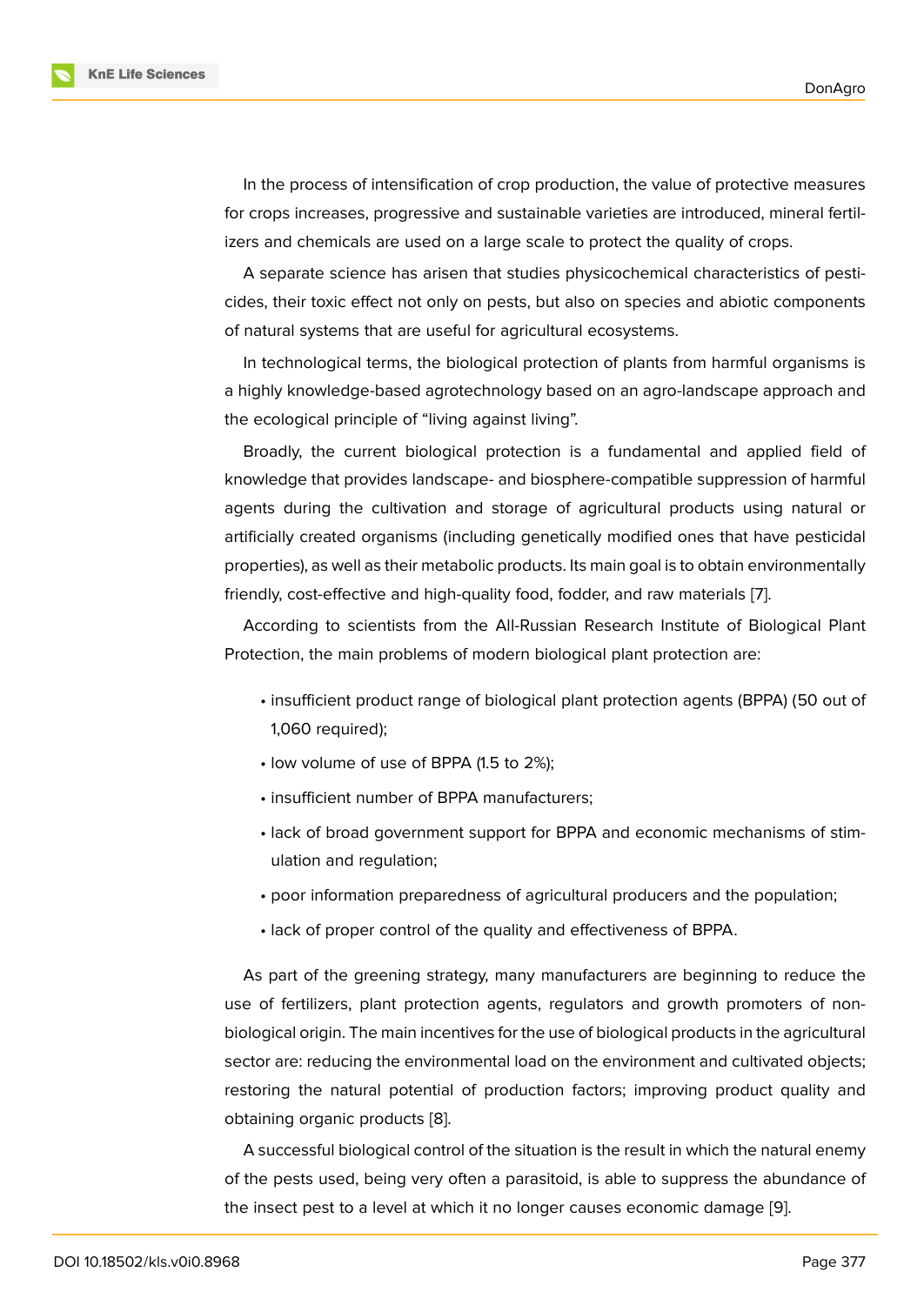One of the promising areas of BPPA is the use of entomophages, which destroy eggs and larvae of harmful insects. Certain types of entomophages (for example, *Trichogramma, Encarsia formosa Gah, Phytoseiidae*) are able to reproduce in the laboratory. Therefore, they are cultivated and widely used in crop production [10].

The size of this market in the Russian Federation is estimated at 100 billion individuals sold annually to producers of vegetables and other crop products.

The All-Russian Research Institute of Biological Plant Protection is performi[ng](#page-9-0) study on the development of measures for the integrated biological protection of seeds of the most important crops from harmful organisms. One of the main producers of BPPA is the Rosselkhoztsentr laboratories. Four branches of this institution produce entomophages: *Trichogramma, Chrysopidae, Habrobracon hebetor*, etc., and other thirty three branches produce biopesticides [11].

The Entarium Research and Production Center that has been established based on the Agrocomplex Churilovo in the Chelyabinsk region, has been industrially breeding useful predatory mites, bugs and wasps in [th](#page-9-1)e amount of 6 billion individuals annually since 2016. Today they are used mainly in the greenhouses of the Agrocomplex Churilovo agricultural facilities to protect tomatoes, cucumbers and green crops from pests.

The construction of new facilities and the introduction of modern technologies led not only to an increase in the gross harvest of greenhouse vegetables, but also a two-fold increase in crop productivity from 30 kg / m<sup>2</sup> in 2013 to 62 kg / m<sup>2</sup> in 2016.

The design capacity of the biofactory assumes the annual release of 9 billion individuals of entomophages (predators, parasites and other organisms that affect the natural regulation of the number of insects) and acariphages (predators and parasites that destroy ticks). Entomophages and acariphages, as a line of 11 certified products, are planned to be sold in retail for the destruction of *Aleyrodidae*, *Tetranychus urticae* and *Aphidoidea* in greenhouses, on open plantings of vegetables, in gardens and hothouses.

During the implementation of investment projects for the construction of greenhouses and a biological factory, Churilovo Agrocomplex has created about 700 jobs. Important scientific research is performed there, and Russian innovations are introduced into the process of growing greenhouse vegetables [12, 13].

An entomophage factory has been created in the Teuchezhsky district of Adygea, where Trichogramma mites are grown that destroy the eggs of other insects by laying larvae in them, and have been used with gre[at s](#page-9-2)[ucc](#page-9-3)ess all over the world for controlling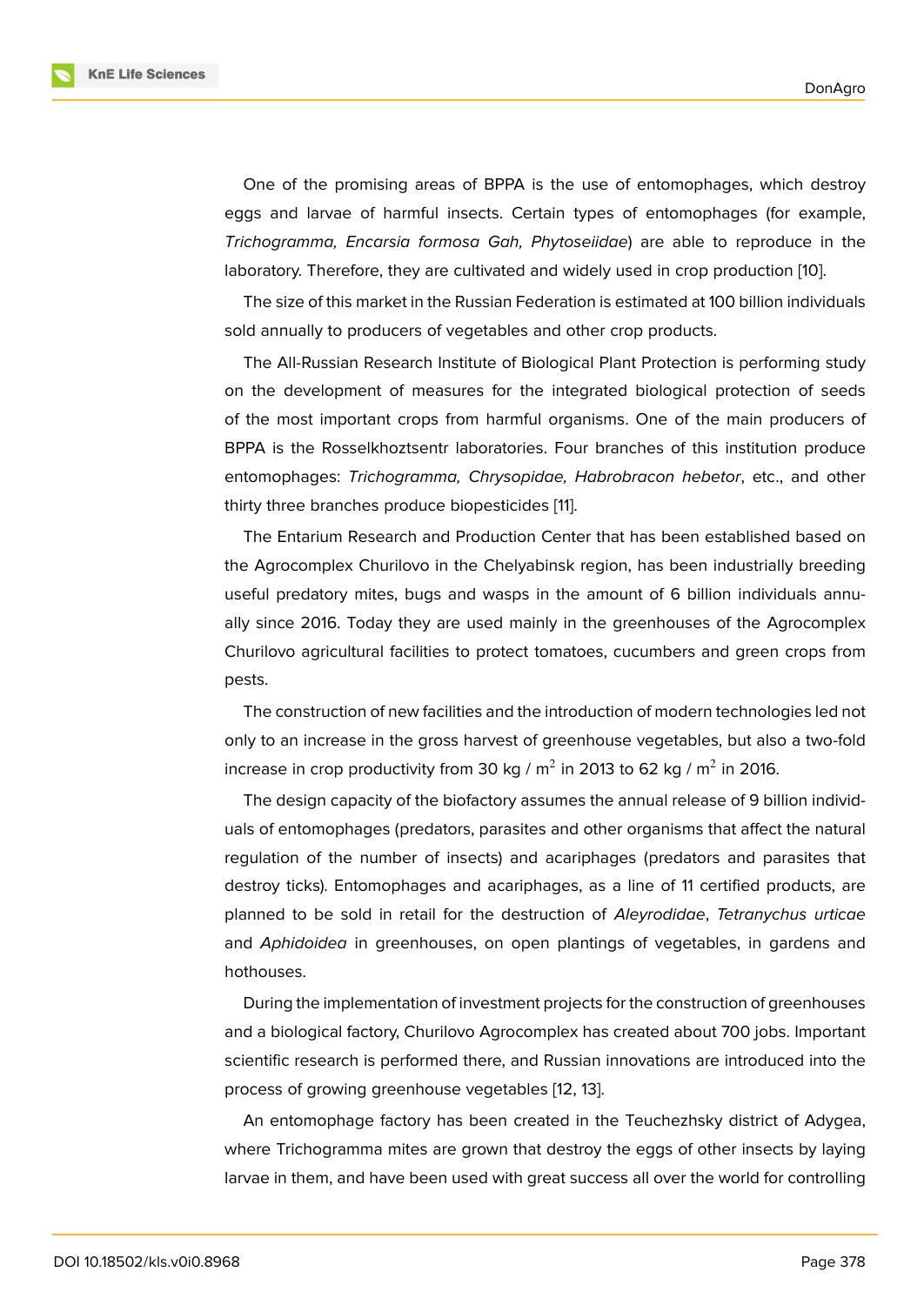Cydia pomonella, Tortricidae, Noctuidae and other pests. Grown insects will be introduced into greenhouses. In the future, they are planned to be used in horticultural farms. It is planned to increase the number of beneficial insects to 7 species. The amount of investment in the project is about 40 million rubles.

Today, the most insects for breeding are imported from countries for which biological pest control has become a standard, for example, from the UK, the Netherlands, and Israel [14].

It must be said that, as Jalali, Mohanraj and Lakshm note, *Trichogramma* species are the most widely exploited and used for pest management across the world. There are 230 r[eco](#page-9-4)rded species and the highest numbers of species have been described from the USA, India, Brazil, China, and Russia. These are the species that are most used for biological and integrated control of crop pests [15].

Organic Park (Kazan) established its own production of entomophages and received support for its project as part of the import substitution program [16].

Positive experience has been gained with t[he](#page-9-5) use of entomophages in agriculture. In most cases, their use allows protecting plants from pests and [co](#page-9-6)mpletely abandon chemical plant protection agents.

One of the leaders in the use of entomophages for the protection of greenhouse crops is the Krugliy Gorod plant, which has introduced a plant bioprotection system in all areas. These are entomophages (predatory bug cultures obtained at the All-Russian Research Institute of Biological Plant Protection) against insect pests and biological products against various diseases. As a result of a set of measures, the plant receives yields from 120 to 150 kg of cucumbers per m2, more than 6,000 metric tons of products annually [17].

INAPPEN in cooperation with the All-Russian Research Institute of Biological Plant Protection will produce a new generation of biological plant protection agents, it will be a large-s[cal](#page-9-7)e biotechnological production with a wide range of products.

### **4. Discussion**

The BPPA introduction to the practice reduces the risk of emergencies of epizootic pests of agricultural plants, opens up the possibility of strengthening self-regulation mechanisms, reduces the ripening of crops and ultimately ensures the safety of the crop at a lower cost. At the same time, it has been proved that the effectiveness of the use of biological agents is increased when they are used in integrated protection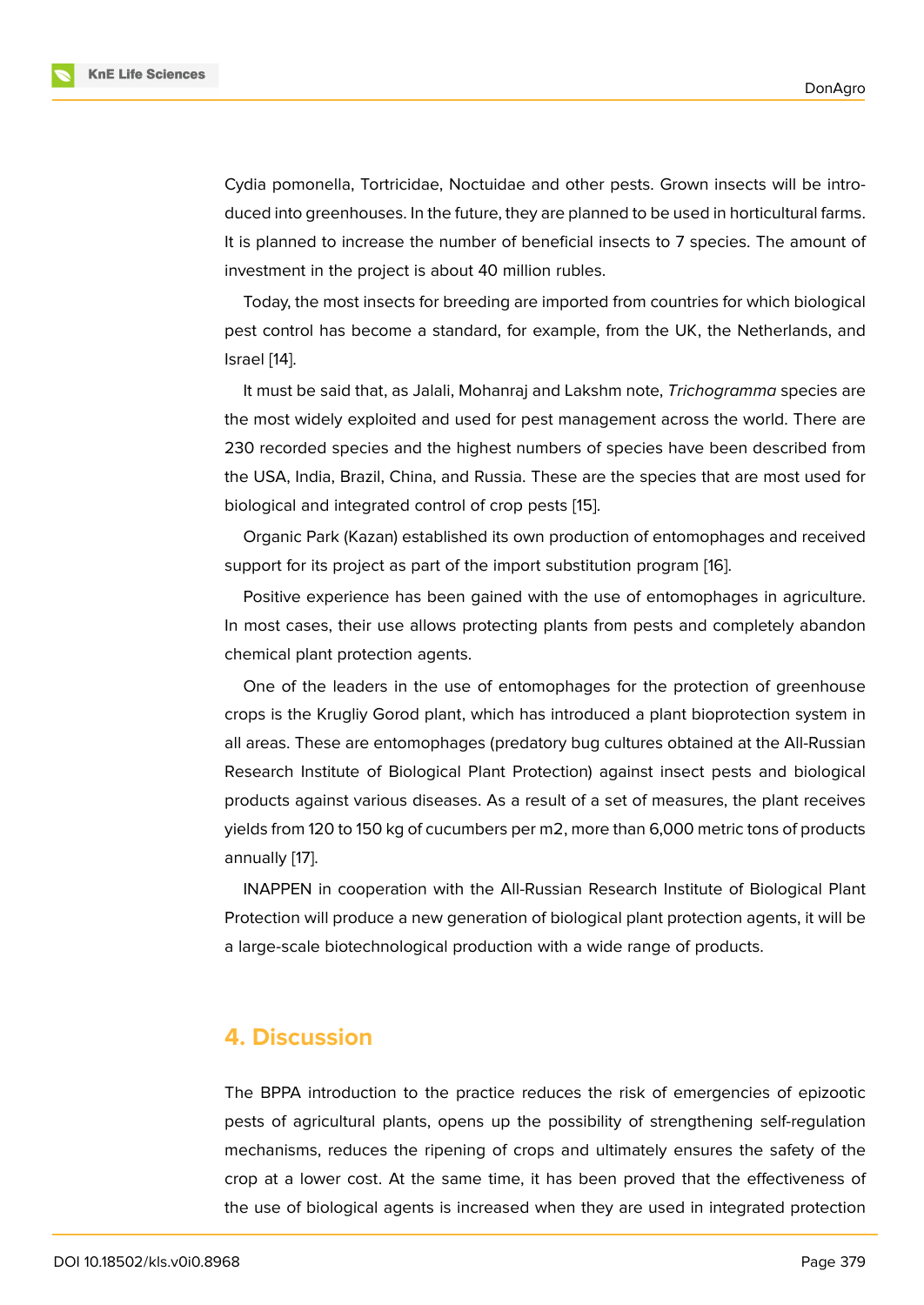systems, and the proportion of the biomethod in the systems can be 25 to 30% for cereals, 60 to 70 % for vegetables, 40-50 % for fruits, and 50- 70% for grapes [10].

Cases where chemical pesticides ultimately result in significant crop losses are probably widespread, but little known. For example, in Southeast Asia, chemical treatment of rice fields against *Pyralidae*, which cause significant damage to plants due to [ma](#page-9-0)ssive propagation is usually performed. Such treatment destroys entomophages along with pests as well. As a result, *Niloparvata lugens Stal*. propagates in mass, the damage from which is almost unnoticeable, and the crop may completely disappear. A month after a single use of pyrethroids in gardens, the number of herbivorous ticks increases 2 to 3 times, while the number of acarifagus only returns to its original level. When the long-term and regular use of chemical pesticides in gardens takes place, only 2–5 species of predators remain with their efficiency maximum 5%. In this case, there can be no environmentally friendly products and the use of natural parasites and predators to protect the crop. At the same time, as a rule, the use of chemical pesticides, which leads to the death of natural entomophages, with expanding use and an increase in the product range of pesticides, pest resistance problems to pesticides more often arise, and serious damage to human health is reported. The issue of degradation of nature and a sharp depletion of fauna becomes more and more serious [18].

Therefore, it is necessary to carefully approach the use of pesticides and to take into account the high number of useful entomophages. Making rash decisions can lead to a negative result: it will take considerable time to restore the balanc[e b](#page-9-8)etween beneficial insects and pests in ecosystems [19].

The opinion of the scientific environment is increasingly inclined to the fact that the widespread use of chemical plant protection agents causes harm to the environment. Main risks for ecosystems are hig[hlig](#page-9-9)hted below:

- emergence of resistant pest populations that will require even more funds to control;
- possibility of influence on beneficial ecosystem fauna and flora as well;
- resistance to the environment;
- ability to be included in the biological and biogeochemical cycles of substances in nature due to the ability not only to be transmitted by trophic chains, but also to accumulate while concentrating on each subsequent trophic level;
- toxicity for both animals and humans [20].

Research into improving existing entomophage species continues worldwide. Thus, the work on genetic improvement of vario[us](#page-9-10) *Trichogramma* species has led to the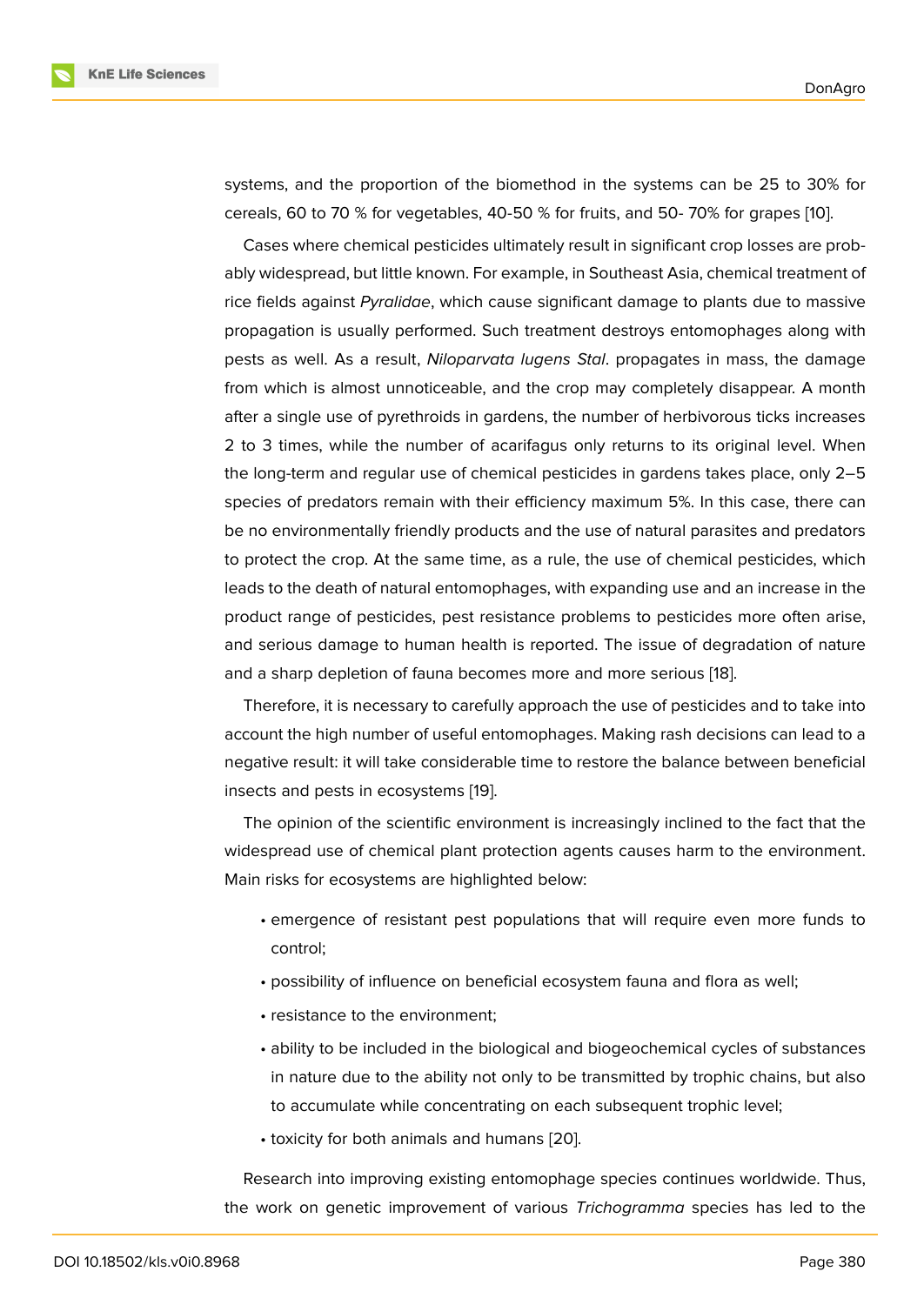development of insecticide-tolerant strains that have been extensively utilized in the field on crops that are subjected to intense pesticide pressure and development of high temperature-tolerant strains [14].

# **5. Conclusion**

Domestic developments in the field of BPPA, regulators and growth stimulants involved in economic turnover have a long-term market focus and embody the great strategic potential for the development of organic farming in this country. This area is developing as part of one of the main activities called "Development of biotechnologies" according to the State Program for the Development of Agriculture and Regulation of Agricultural Products, Raw Materials and Food Markets and is consistent with the Comprehensive Program for the Development of Biotechnologies in the Russian Federation for the Period until 2020.

There is an increase in demand for BPPA and research activity in this segment. An important factor for the successful implementation of the latest biological protection techniques in Russia is the creation of import-substituting domestic factories for the production of biological products and entomophages, as well as the general trend towards greening production.

The transfer of agricultural production to the principles of more environmentally friendly production can be an impetus for the development of domestic agribusiness, which allows solving the problem of reducing the environmental burden from agricultural production, restoring land fertility, and developing export of domestic high-quality products including organic ones. In fact, agricultural production within the framework of such production should be energy and resource efficient, solve the problem of food supply and reduce the environmental burden on the environment, and therefore more widely apply environmental protection and production intensification methods. At the same time, the dynamic development of domestic biotechnological production and emergence of competitive products can reduce the import dependence of this segment.

In some segments, for example, in greenhouse production, it is impossible to obtain environmentally friendly products that are competitive in the domestic and foreign markets, as well as to make cultivation of greenhouse crops safe for the environment and humans without using biological plant protection products.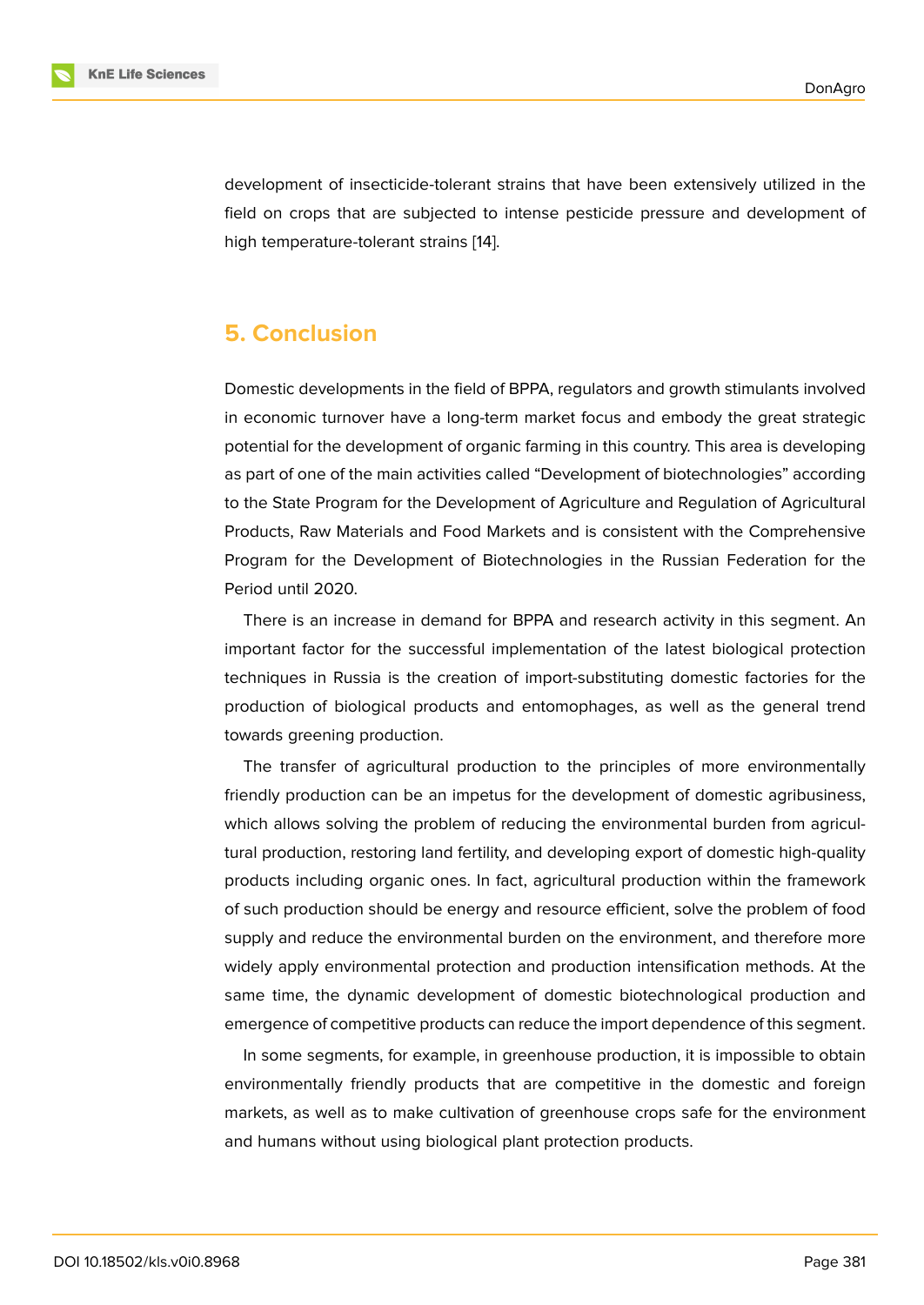# **Acknowledgement**

I would like to thank my colleague, P. B. Tovmach, for his contribution and support to the research. I am also thankful to all the reviewers who gave their valuable inputs to the manuscript and helped in completing the paper.

# **Conflict of Interest**

The authors have no conflict of interest to declare.

## **References**

- [1] FAO. (2019). *International Year of Plant Health 2020 Protecting Plants, Protecting Life.* Retrieved from http://www.fao.org/publications/card/en/c/CA6992EN. [Accessed on 04/20/2020].
- <span id="page-8-1"></span>[2] *CNSHB*. http://www.cnshb.ru/news/fao/fao\_rvr.pdf. [\[Published on 04/18/2018,](http://www.fao.org/publications/card/en/c/CA6992EN.) accessed on 04/20/2020]
- <span id="page-8-0"></span>[3] Nadykta, V. D. (2015, September). Biological Plant Protection: Achievements, Problems, [Prospects. Microbial Biotechnology: Fund](http://www.cnshb.ru/news/fao/fao_rvr.pdf.)amental and Applied Aspects. A presentation booklet provided in the *Proceedings of the X Int. Scientific Conf, Minsk*, *Belarus.*
- <span id="page-8-2"></span>[4] Kleijn, D., *et al*. (2019). Ecological Intensification: Bridging the Gap between Science and Practice. *Trends in Ecology & Evolution,* vol. 34, issue 2, pp. 154-166.
- <span id="page-8-3"></span>[5] Marinchenko, T. E. (2016). Problems of Transfer of Innovative Technologies in the Agricultural Sector. *Innovations in Agriculture*, vol. 6, issue 21, pp. 148-155.
- <span id="page-8-4"></span>[6] Kalyanasundaram, M. and Kamala, M. I. (2016). Parasitoids. In Omkar (eds.) *Ecofriendly Pest Management for Food Security* (London: Elsevier, Academic Press). pp. 109-138. https://doi.org/10.1016/B978-0-12-803265-7.00004-X.
- [7] Sokolov, M. S., Glinushkin, A. P. and Toropova, E. Y. (2015). Environment-Forming [Functions of Healthy Soil: Phytosanitary and Social A](https://doi.org/10.1016/B978-0-12-803265-7.00004-X)spects. *Agrochemistry*, vol. 8, pp. 81-92.
- <span id="page-8-5"></span>[8] Petenko, A. I., Gneush, A. N. and Dmitriev, V. I. (2014). Improving the Efficiency of Obtaining a Biological Product based on the Optimization of Certain Cultivation Conditions for Pseudomonas sp114. *Kuban State Agrarian University Polytopical Network Electronic Scientific Journal*, vol. 6, issue 100, pp. 1-12. Retrieved from: